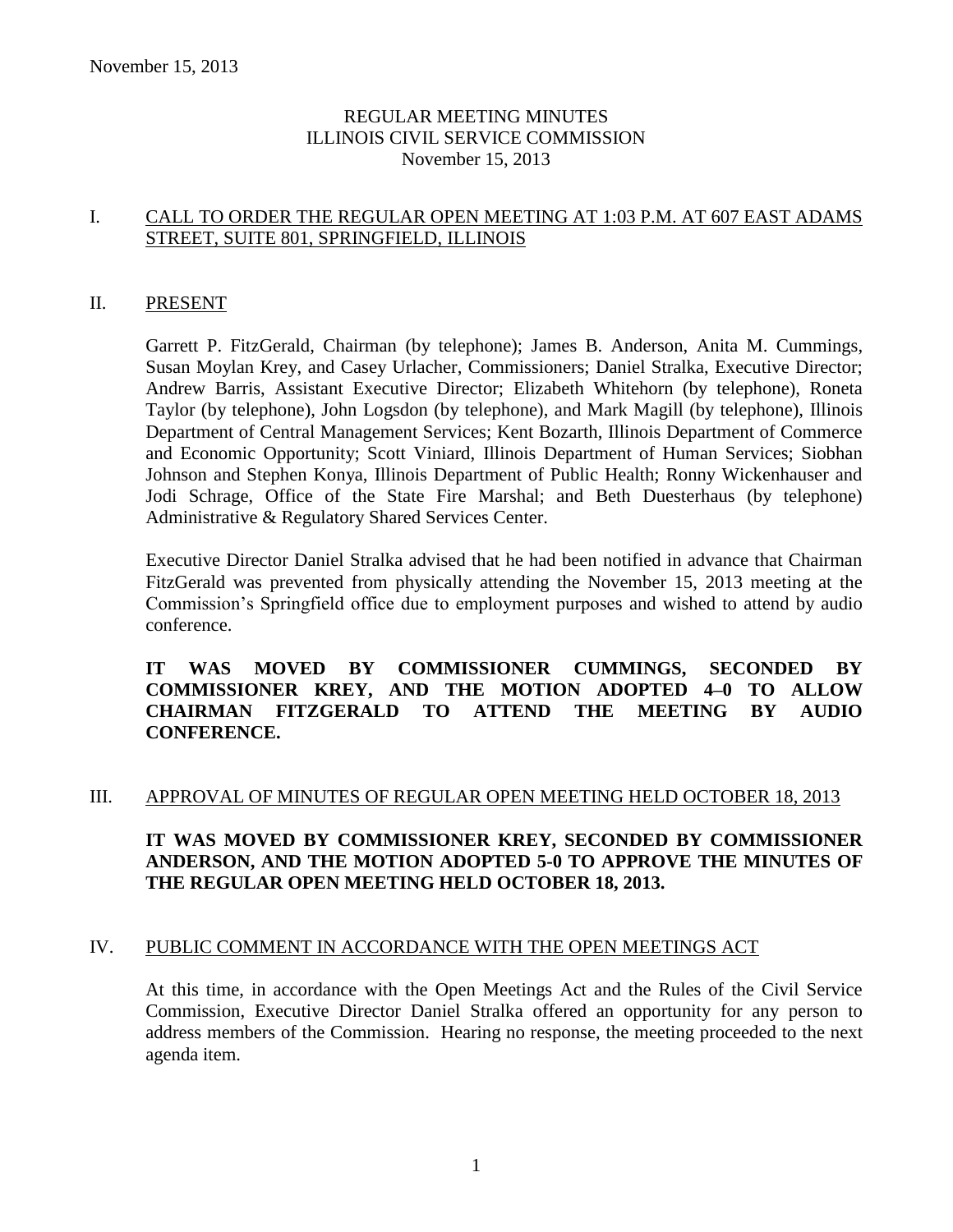#### $V<sub>r</sub>$ EXEMPTIONS UNDER SECTION 4d(3) OF THE PERSONNEL CODE

# A. Report on Exempt Positions from Illinois Dept. of Central Management Services

|               | Total     | Number of Exempt |
|---------------|-----------|------------------|
| <u>Agency</u> | Employees | Positions        |
|               |           |                  |
|               |           |                  |
|               |           |                  |
|               |           |                  |
|               |           |                  |
|               |           |                  |
|               |           |                  |
|               |           |                  |
|               |           |                  |
|               |           |                  |
|               |           |                  |
|               |           |                  |
|               |           |                  |
|               |           |                  |
|               |           |                  |
|               |           |                  |
|               |           |                  |
|               |           |                  |
|               |           |                  |
|               |           |                  |
|               |           |                  |
|               |           |                  |
|               |           |                  |
|               |           |                  |
|               |           |                  |
|               |           |                  |
|               |           |                  |
|               |           |                  |
|               |           |                  |
|               |           |                  |
|               |           |                  |
|               |           |                  |
|               |           |                  |
|               |           |                  |
|               |           |                  |
|               |           |                  |
|               |           |                  |
|               |           |                  |
|               |           |                  |
|               |           |                  |
|               |           |                  |
|               |           |                  |
|               |           |                  |
|               |           |                  |
|               |           |                  |
|               |           |                  |
|               |           |                  |
|               |           |                  |
|               |           |                  |
|               |           |                  |
|               |           |                  |
|               |           |                  |
|               |           |                  |
|               |           |                  |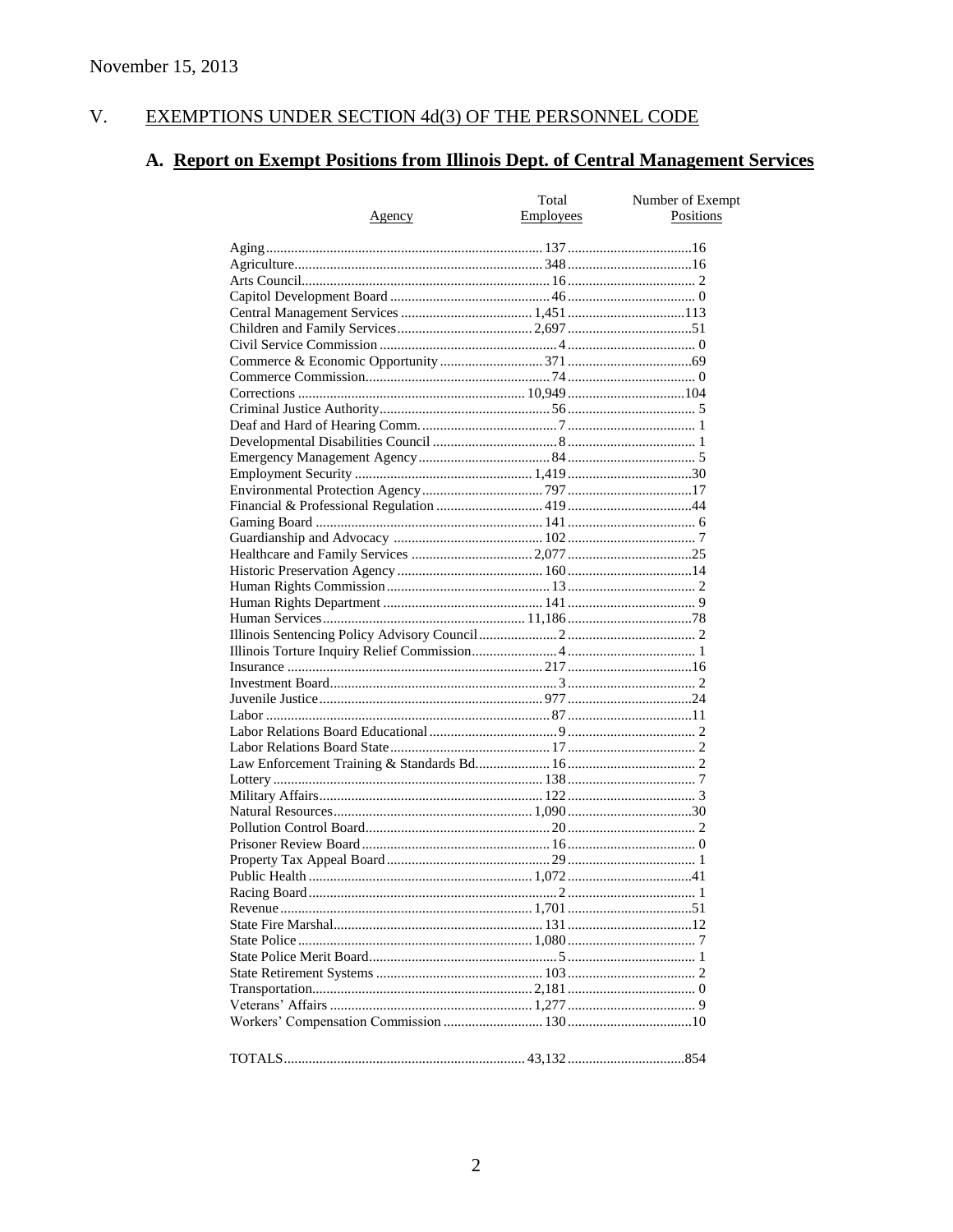#### **B. Governing Rule – Section 1.142 Jurisdiction B Exemptions**

- a) The Civil Service Commission shall exercise its judgment when determining whether a position qualifies for exemption from Jurisdiction B under Section 4d(3) of the Personnel Code. The Commission will consider any or all of the following factors inherent in the position and any other factors deemed relevant to the request for exemption:
	- 1) The amount and scope of principal policy making authority;
	- 2) The amount and scope of principal policy administering authority;
	- 3) The amount of independent authority to represent the agency, board or commission to individuals, legislators, organizations or other agencies relative to programmatic responsibilities;
	- 4) The capability to bind the agency, board or commission to a course of action;
	- 5) The nature of the program for which the position has principal policy responsibility;
	- 6) The placement of the position on the organizational chart of the agency, board or commission;
	- 7) The mission, size and geographical scope of the organizational entity or program within the agency, board or commission to which the position is allocated or detailed.
- b) The Commission may, upon its own action after 30 days notice to the Director of Central Management Services or upon the recommendation of the Director of the Department of Central Management Services, rescind the exemption of any position that no longer meets the requirements for exemption set forth in subsection (a). However, rescission of an exemption shall be approved after the Commission has determined that an adequate level of managerial control exists in exempt status that will insure responsive and accountable administrative control of the programs of the agency, board or commission.
- c) For all positions currently exempt by action of the Commission, the Director of Central Management Services shall inform the Commission promptly in writing of all changes in essential functions, reporting structure, working title, work location, position title, position number or specialized knowledge, skills, abilities, licensure or certification.
- d) Prior to granting an exemption from Jurisdiction B under Section 4d(3) of the Personnel Code, the Commission will notify the incumbent of the position, if any, of its proposed action. The incumbent may appear at the Commission meeting at which action is to be taken and present objections to the exemption request.

(Source: Amended at 34 Ill. Reg. 3485, effective March 3, 2010)

\* \* \*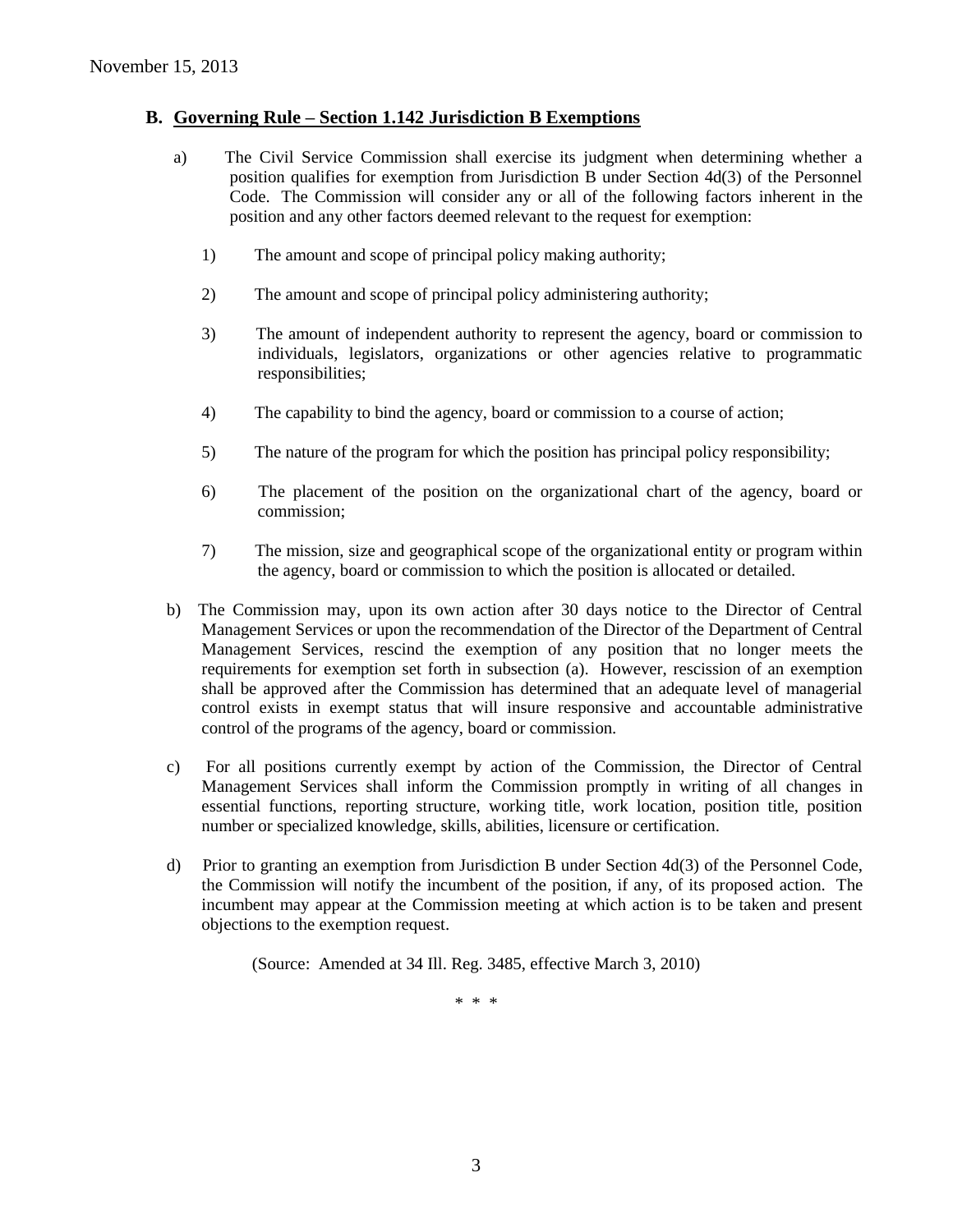# **C. Requests for 4d(3) Exemption**

Executive Director Daniel Stralka reported the following regarding the proposed 4d(3) exemption requests:

- As to Item C, this continued request for a Chief Information Technology Officer at the Department of Central Management Services has been withdrawn.
- As to Item D, this request is for the Executive Director of the Illinois Torture Inquiry and Relief Commission (ITIRC), a position that reports to the Chairman. This position was previously approved for exemption back in 2010, but the position was abolished after the ITIRC was denied funding for FY13. The ITIRC then received funding back in March of this year, but only through December 31, 2013 so the Commission approved a request in March to reinstate this exemption for that period of time. Now the ITIRC has advised Staff that it received funding through the rest of this fiscal year and anticipates funding for next year also. It is seeking an extension of the exemption for this position. The ITIRC's enabling statute allows claimants to file claims up until August 10, 2014. Allowing two years to investigate the last of these claims, Staff recommended approval of this request through August 19, 2016. That should be sufficient time for the ITIRC to complete its statutory mission. The agency indicated it was agreeable to that term.
- As to Item E, this request is for the Electric Vehicle Coordinator at the Department of Commerce and Economic Opportunity, a position that reports to the Director. This position was first granted a temporary exemption back in 2009 as the Sustainability Manager, responsible for maintaining and establishing interagency energy efficiencies as well as managing the Illinois Green Governments Coordinating Council. Due to concerns with overlap with other exempt positions and the nature of its role on this Council once a Lieutenant Governor was appointed (this position was essentially temporarily carrying out the Lieutenant Governor's statutory duties), the Commission granted an exemption for 24 months. When it came up again in 2011, the agency again sought exemption due to its role as Chair of the Council, but to do so would conflict with express statutory language that the new Lieutenant Governor perform that function. Another 24 month extension was granted to allow the agency time to make necessary statutory changes which would definitively establish this position's programmatic role with the Council.

Now the agency has submitted a brand new position description without any reference to the Green Government Coordinating Council. Apparently, the necessary statutory changes are not going to get accomplished. The agency is seeking to exempt this position primarily due to its role as Electric Vehicle Coordinator as established by the Electric Vehicle Act. This Act establishes an Electric Vehicle Advisory Council and an Electric Vehicle Coordinator who is the point person for electric vehicle related policies and activities in the State. However, the Act goes on to state that it may be an existing employee with other duties, implying that this may not be such an extensive or substantial program to warrant a principal policy exemption based on these responsibilities.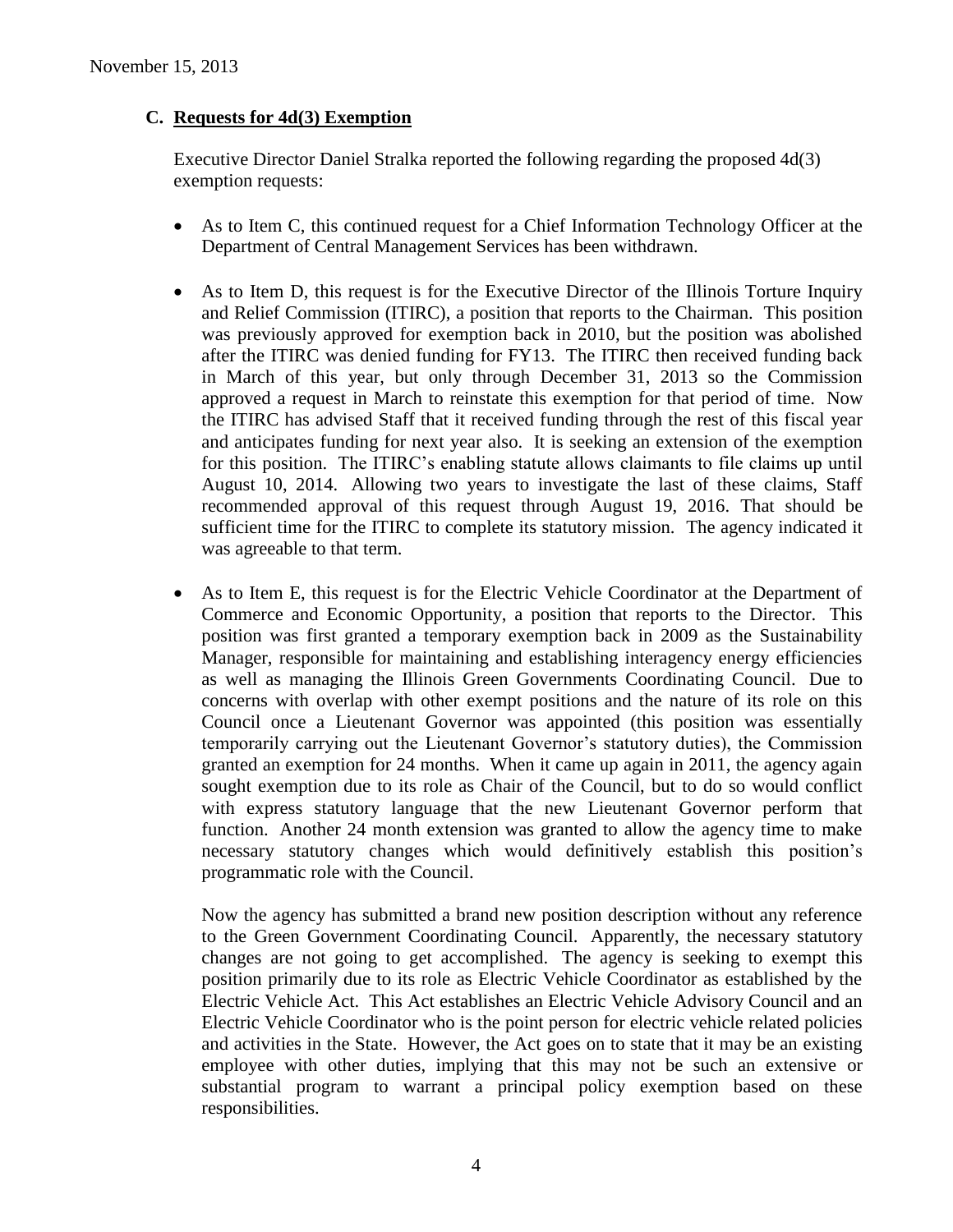Staff has engaged in typical back-and-forth with agency representatives and is still seeking information regarding the activities of the Electric Vehicle Council. There are also concerns that these responsibilities may overlap with one of the other exempt positions in the agency's Energy and Recycling program areas, as well as concerns since the position remains in a collective bargaining unit as of this time. The position has an incumbent and the exemption is due to expire next month. Staff recommended granting another term exemption to expire on April 18, 2014 so these issues may receive their full consideration. Illinois Department of Commerce and Economic Opportunity has 69 exempt positions, 12 of which are vacant.

Kent Bozarth, Deputy Director of Human Resources, Department of Commerce and Economic Opportunity, acknowledged that the agency is to provide additional information to Commission staff regarding this position. He advised that the Labor Board recently excluded this position from the bargaining unit. Commissioner Krey asked if the decision to exclude the position from a bargaining unit would resolve the Staff's issues regarding the exemption. Executive Director Stralka stated that there were other concerns regarding the responsibilities of the position. Chairman FitzGerald inquired about the number of vacant exempt positions at the agency. Kent Bozarth replied that there have been headcount and budgetary issues which have hindered the agency's efforts to fill its exempt positions. Chairman FitzGerald encouraged the agency to do a better job at this.

 As to Item F, this request for a Special Assistant for Health Reform Manager at the Department on Aging has been withdrawn.

**IT WAS MOVED BY COMMISSIONER CUMMINGS, SECONDED BY COMMISSIONER KREY, AND THE MOTION ADOPTED 5-0 TO ACCEPT THE WITHDRAWAL OF THE REQUEST FOR 4d(3) EXEMPTION FOR THE FOLLOWING POSITIONS:**

- **C: Chief Information Technology Officer (CMS) and**
- **F: Special Assistant for Health Reform Manager (Aging).**

**IT WAS MOVED BY COMMISSIONER ANDERSON, SECONDED BY COMMISSIONER URLACHER, AND THE MOTION ADOPTED 5-0 TO GRANT THE REQUEST FOR 4D(3) EXEMPTION THROUGH AUGUST 19, 2016 FOR THE FOLLOWING POSITION:**

**D: Director (Torture Inquiry and Relief Commission).**

**IT WAS MOVED BY COMMISSIONER CUMMINGS, SECONDED BY COMMISSIONER KREY, AND THE MOTION ADOPTED 5-0 TO GRANT THE REQUEST FOR 4D(3) EXEMPTION THROUGH APRIL 18, 2014 FOR THE FOLLOWING POSITION:**

**E: Electric Vehicle Coordinator/Policy Advisor (CEO).**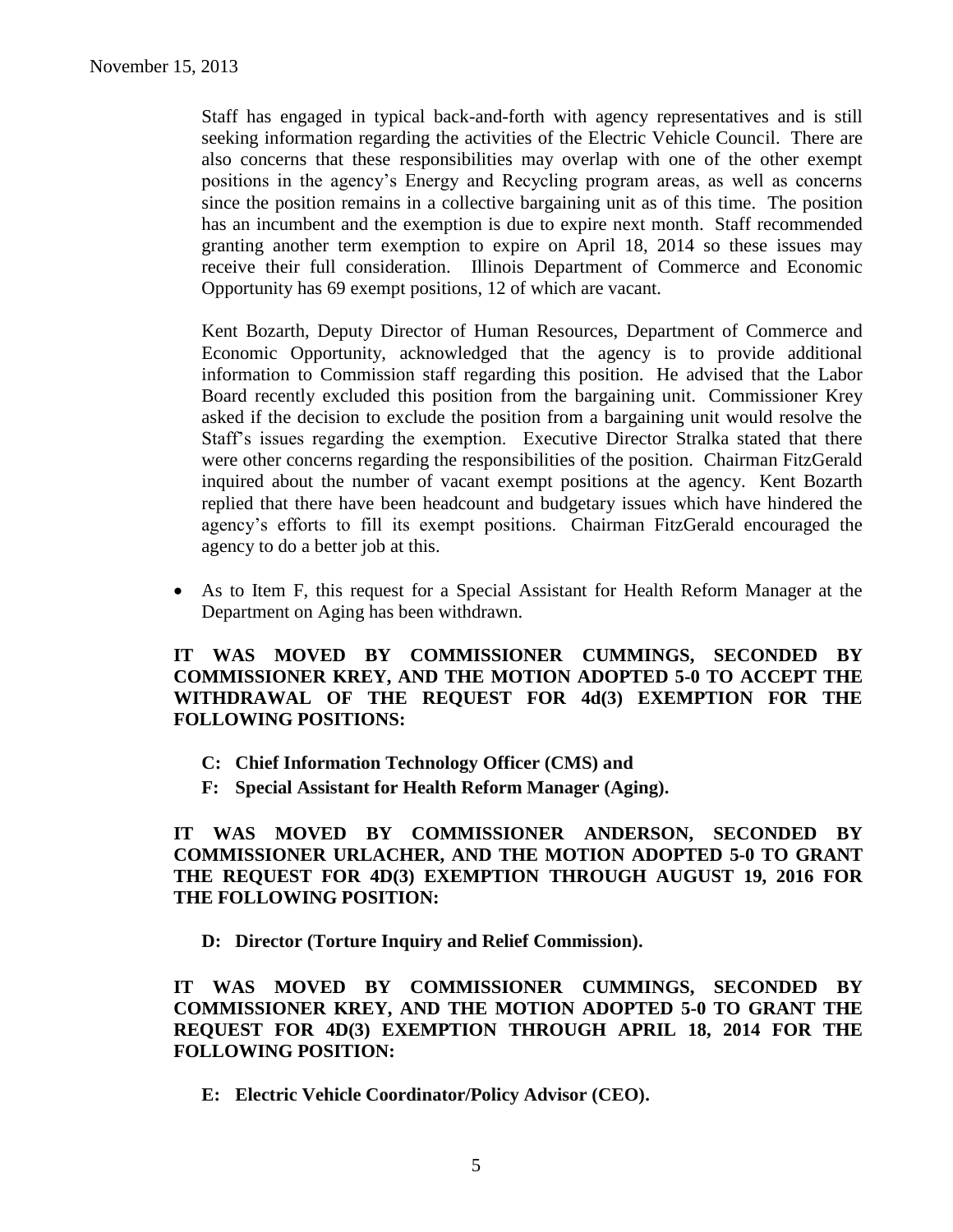# **The following 4d(3) exemption requests were withdrawn on November 15, 2013:**

| <b>Position Number</b>  | 40070-37-00-000-40-01                       |
|-------------------------|---------------------------------------------|
| <b>Position Title</b>   | Senior Public Service Administrator         |
| Bureau/Division         | <b>Information Technology</b>               |
| <b>Functional Title</b> | <b>Chief Information Technology Officer</b> |
| Incumbent               | Vacant                                      |
| Supervisor              | Director                                    |
| Location                | <b>Sangamon County</b>                      |

# **C. Illinois Department of Central Management Services**

# **F. Illinois Department on Aging**

| <b>Position Number</b>  | 40070-47-00-000-00-03                       |
|-------------------------|---------------------------------------------|
| <b>Position Title</b>   | Senior Public Service Administrator         |
| Bureau/Division         | Executive                                   |
| <b>Functional Title</b> | Special Assistant for Health Reform Manager |
| Incumbent               | Michael Gelder                              |
| Supervisor              | Director                                    |
| Location                | <b>Cook County</b>                          |

# **The following 4d(3) exemption request was granted through August 19, 2016 on November 15, 2013:**

# **D. Illinois Torture Inquiry and Relief Commission**

| <b>Position Number</b>  | 40070-50-02-000-00-01               |
|-------------------------|-------------------------------------|
| Position Title          | Senior Public Service Administrator |
| <b>Functional Title</b> | Director                            |
| Incumbent               | James P. Sledge                     |
| Supervisor              | Chairman                            |
| Location                | <b>Cook County</b>                  |

#### **The following 4d(3) exemption request was granted through April 18, 2014 on November 15, 2013:**

# **E. Illinois Dept. of Commerce and Economic Opportunity**

| <b>Position Number</b>  | 40070-42-70-000-10-01                         |
|-------------------------|-----------------------------------------------|
| <b>Position Title</b>   | Senior Public Service Administrator           |
| Bureau/Division         | Energy and Recycling                          |
| <b>Functional Title</b> | Electric Vehicle Coordinator / Policy Advisor |
| Incumbent               | Kate Tomford                                  |
| Supervisor              | Director                                      |
| Location                | <b>Cook County</b>                            |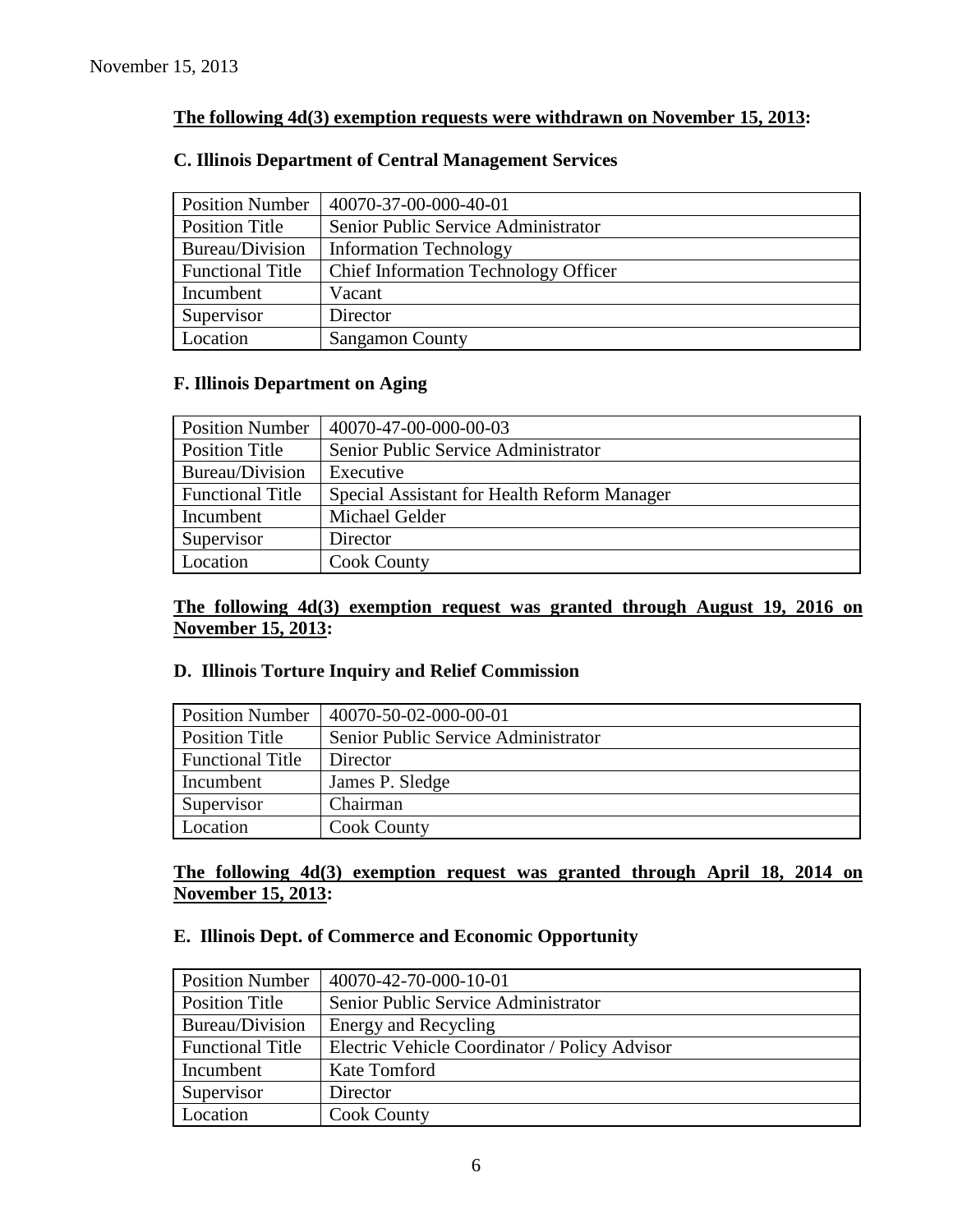# **G. Proposed Rescissions in accordance with Section 1.142(b) of the Rules of the Civil Service Commission**

With regard to the proposed rescissions on the agenda, Executive Director Daniel Stralka reported that on October 11 and 16, 2013 he provided notice to the Director of the Illinois Department of Central Management Services in accordance with our Rules followed by letters to all affected agency directors notifying them of which positions may be placed on this month's agenda for rescission. These notices included 168 positions. Many issues were resolved during this initial period so that when it came time to finalize the agenda only 37 positions were included for the Commission to determine if their 4d(3) exemptions should be rescinded.

He noted that Commission Rules provide that rescissions shall be approved only after the Commission has determined that an adequate level of managerial control exists in exempt status which will insure responsive and accountable administrative control of agency programs. It was Commission Staff's position that such control exists for all these proposed rescissions.

The affected agencies had no objection for the following positions. Staff recommended approval of the following proposed rescissions:

G10, G13, G14, G15, G16, G19, G26, G33, G34, G36, and G37.

# **IT WAS MOVED BY COMMISSIONER CUMMINGS, SECONDED BY COMMISSIONER URLACHER AND THE MOTION ADOPTED 5-0 TO RESCIND THE 4D(3) EXEMPTION FOR THE FOLLOWING POSITIONS:**

- **G10: Assistant Supervisor, West Side ATC (DOC)**
- **G13: Assistant Warden Programs-Tamms (DOC)**
- **G14: Assistant Warden Operations-Tamms (DOC)**
- **G15: Assistant Warden Programs-Dwight (DOC)**
- **G16: Assistant Warden Operations-Dwight (DOC)**
- **G19: Superintendent of Schools, Div. of Rehabilitation Services (DHS)**
- **G26: Director of Product Development (Lottery)**
- **G33: Executive Director (Sentencing Policy Advisory Council)**
- **G34: Senior Policy Advisor (Sentencing Policy Advisory Council)**
- **G36: Chief Public Safety Policy Advisor (ISP) and**
- **G37: Chief of Staff (ISP).**

After communicating with the agencies over the past two weeks, Staff recommended denial of the following proposed rescissions:

G5, G6, G7, G9, G11, G12, G17, G18, G21, G22, G27, G29, G30, G31, and G32.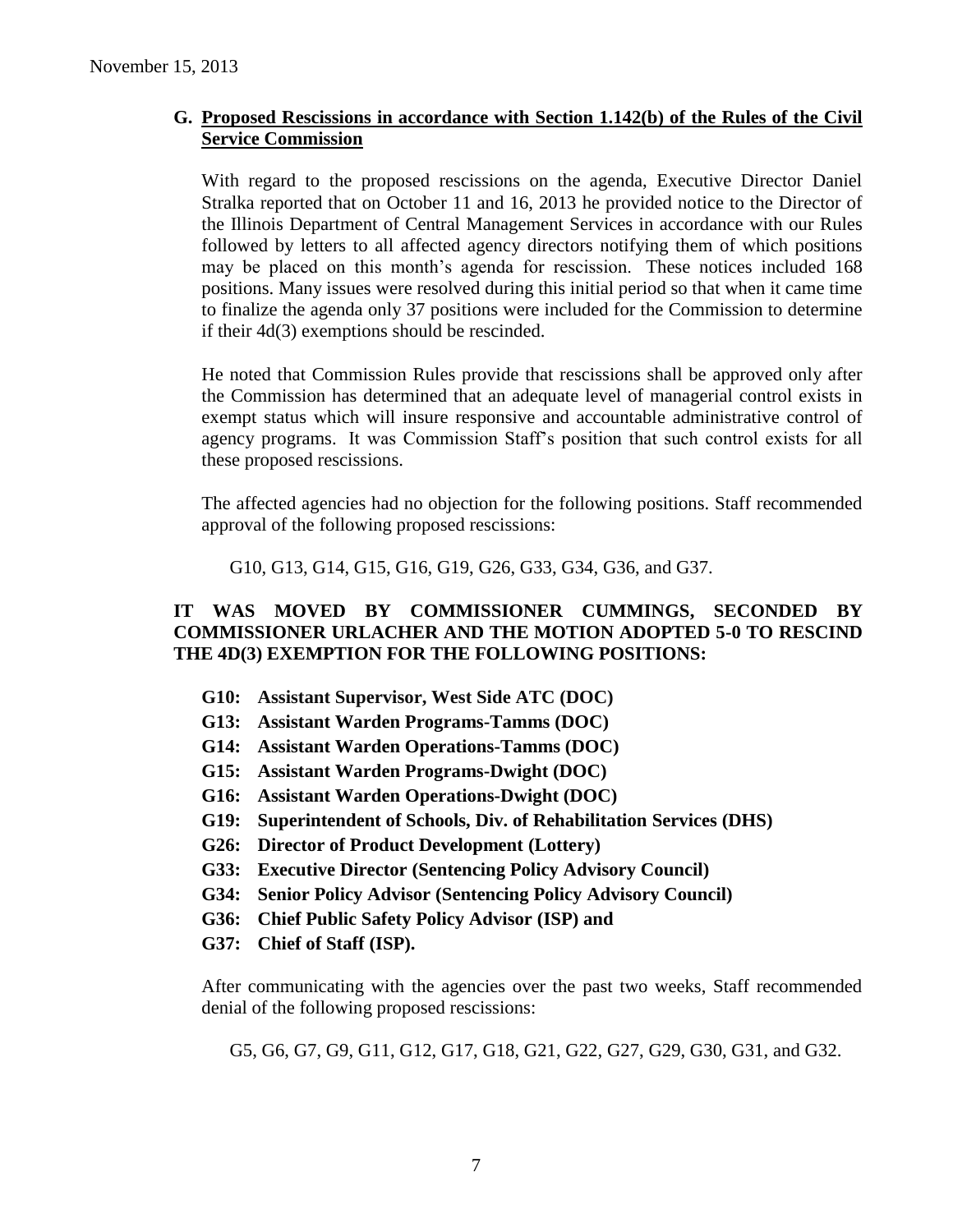# **IT WAS MOVED BY COMMISSIONER ANDERSON, SECONDED BY COMMISSIONER KREY, AND THE MOTION ADOPTED 5-0 TO DENY THE PROPOSED RESCISSIONS FROM 4D(3) EXEMPTION FOR THE FOLLOWING POSITIONS:**

- **G5: Chief Legislative Liaison (CEO)**
- **G6: Chief Budget Officer (CEO)**
- **G7: Entrepreneurial/Small Business Programs (CEO)**
- **G9: Regional Manager-Northwest (CEO)**
- **G11: Assistant Warden Operations-Illinois River (DOC)**
- **G12: Assistant Warden Operations-Taylorville (DOC)**
- **G17: Assistant Warden Operations-Pontiac (DOC)**
- **G18: Assistant Warden Programs-Centralia (DOC)**
- **G21: Regional Executive Director, Region 1 South (DHS)**
- **G22: Assoc. Director, Office of Community & Positive Youth Dev. (DHS)**
- **G27: Deputy Director of Office of Men's Health (DPH)**
- **G29: Regional Health Officer – Marion (DPH)**
- **G30: Division Chief, Disaster Planning & Readiness (DPH)**
- **G31: Division Chief, Infectious Diseases (DPH) and**
- **G32: Human Resources Director (DOR).**

With regard to the remaining positions, Executive Director Stralka advised the Commissioners that with the exception of G35, they are all vacant.

Item G1 is the Chief Labor Relations Administrator for the DCFS. It was first approved over 9 years ago and has never been filled. Staff recommended approval of this proposed rescission.

# **IT WAS MOVED BY COMMISSIONER CUMMINGS, SECONDED BY COMMISSIONER ANDERSON, AND THE MOTION ADOPTED 5-0 TO RESCIND THE 4D(3) EXEMPTION FOR THE FOLLOWING POSITION:**

#### **G1: Chief Labor Relations Administrator (CFS).**

The Illinois Department of Commerce and Economic Opportunity has the following positions up for proposed rescission:

Item G2 and G3 are both legislative liaisons. G2 has been vacant since April 2009 and G3 vacant since September 2007. Both have been on numerous proposed rescission lists since November 2011 and each time the agency indicated that it needed additional time to fill the positions. The Commission always allowed the agency to maintain the exemptions based on these representations. The agency is again seeking to retain the exemptions, indicating that it will be filling the positions shortly as they are due to be excluded from their bargaining unit. Considering the length of time vacant, Staff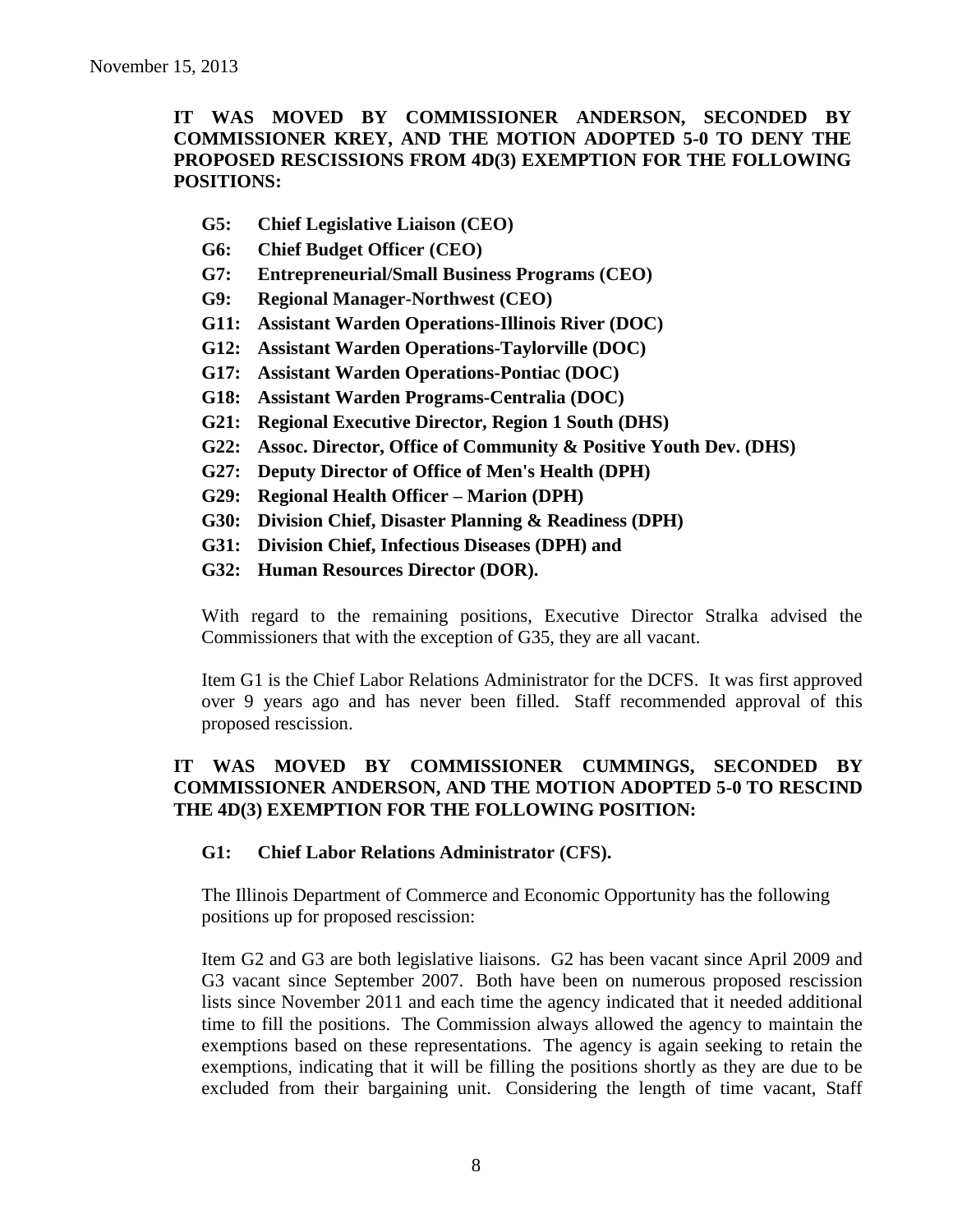recommended approving these proposed rescissions. If the positions are ultimately excluded, the agency can resubmit them for exemption.

Kent Bozarth, Deputy Director of Human Resources, Department of Commerce and Economic Opportunity, responded that these positions fall under the collective bargaining unit exclusions included in SB1556 and it is the agency's intention to fill them once the exclusion has been completed. Elizabeth Whitehorn, Deputy Director-Personnel at Central Management Services, opined that rescinding these proposed rescissions at this time is not efficient because the agency will simply re-submit them in the future. Beth Duesterhaus, Shared Services Center, advised the Commission that she learned that the Labor Board excluded a number of Public Service Administrator positions effective this date and that list included Item G2. Commissioner Cummings inquired if this was the reason why the agency was waiting to appoint to the position. Kent Bozarth responded affirmatively, noting there has been a great deal of turnover in the Director's position and office in the last few years.

Commissioner Cummings inquired if any of the agency's work was not getting done or its efficient operation was being hindered by the lengthy vacancies in these two positions. Kent Bozarth indicated that some tasks could not get done because the positions had not been filled. Elizabeth Whitehorn added that even though it may look like on paper and sound like these positions are vacant, agencies still need these and other vacant exempt positions. Oftentimes there are budgetary reasons why an agency is unable to fill them. Commissioner Cummings indicated that she believed these positions were appropriate for rescission.

# **IT WAS MOVED BY COMMISSIONER CUMMINGS, SECONDED BY COMMISSIONER KREY, AND THE MOTION ADOPTED 5-0 TO RESCIND THE 4D(3) EXEMPTION FOR THE FOLLOWING POSITIONS:**

- **G2: Legislative Liaison for International Trade Office (CEO) and**
- **G3: Legislative Liaison (CEO).**

Item G4 is the Assistant Deputy Director in the Office of Trade and Investment. Despite Staff's request, the agency never provided information to verify how long it has been vacant. However, it appears that it has never been filled since the agency first requested and was granted an exemption for the position in June 2011. Executive Director Stralka noted that this is exactly the type of situation which artificially inflates the number of exempt positions Statewide; exemption approved but sits vacant for over two years. The agency's response was that it had to fill four other exempt positions in this program area before it could appoint to this position. Executive Director Stralka thought this noteworthy and suggested that this position was so far down the priority list in this program area that it may not warrant a principal policy exemption regardless of length of vacancy. For this reason as well as the length of its vacancy, Staff recommended approval of this proposed rescission. Kent Bozarth responded by again citing the turnover in the Director's office and other key positions in the agency and, specifically, this program area. He noted that it is next on the list to be filled now that the other appointments in this program area have been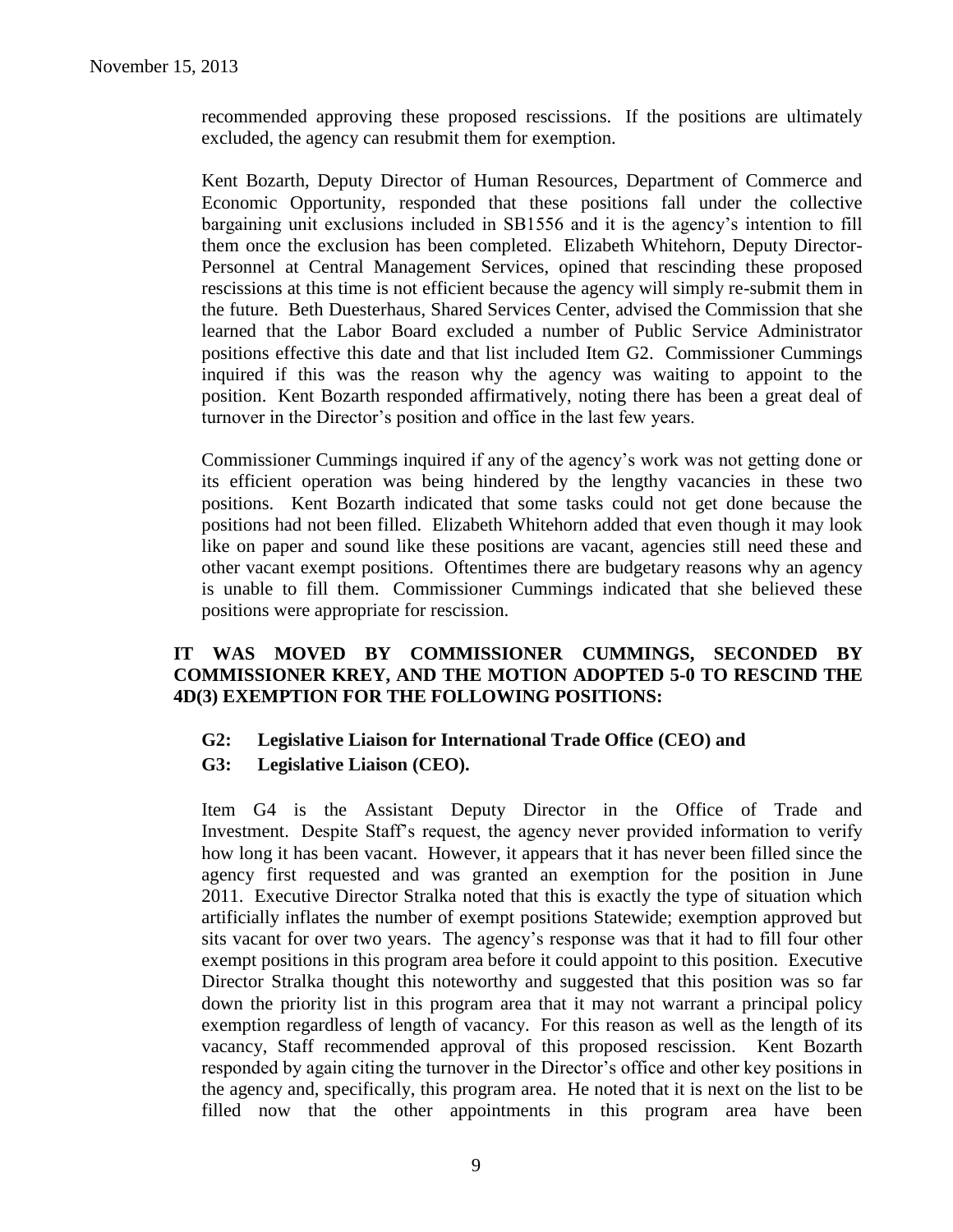accomplished. Commissioner Krey inquired about the current number of vacant exempt positions at the agency. Kent Bozarth replied that it is presently 12, but was recently as high as 22. This shows the agency has been taking steps to remedy this issue.

# **IT WAS MOVED BY COMMISSIONER ANDERSON, SECONDED BY COMMISSIONER CUMMINGS, AND THE MOTION ADOPTED 5-0 TO RESCIND THE 4D(3) EXEMPTION FOR THE FOLLOWING POSITION:**

#### **G4: Assistant Deputy Director, Office of Trade & Investment (CEO).**

Item G8 is a Manager in the Office of Innovation and Technology, reporting to the Deputy Director of this program area which also has an exempt Assistant Deputy Director. It has been vacant since May 2009. Given the length of the vacancy and the existence of an exempt Assistant, Staff would normally recommend approval of this proposed rescission. However, the agency indicated that it has a candidate identified so Staff instead recommended continuing this item until the February 21, 2014 meeting of the Commission. If the position is not filled by then, the Commission will be able to rescind the exemption without further notice. Kent Bozarth added that this position was at final epar approval stage to fill which was accomplished on November 13, 2013.

# **IT WAS MOVED BY COMMISSIONER KREY, SECONDED BY COMMISSIONER URLACHER, AND THE MOTION ADOPTED 5-0 TO CONTINUE THE PROPOSED RESCISSION OF THE 4D(3) EXEMPTION FOR THE FOLLOWING POSITION TO THE COMMISSION'S SCHEDULED FEBRUARY 21, 2014 MEETING:**

#### **G8: High Performance Work Place (CEO).**

The Illinois Department of Human Services has the following position up for proposed rescission:

Item G20 is the Associate Deputy Director of Developmental Disabilities Center Administration, a position that was granted exempt status in June 2010 and has never been filled. As noted above, this practice artificially inflates the number of exempt positions. The agency's response was that it had one candidate decline the position, but it was noted that this is over a three+ year period. For this reason, Staff recommended approval of this proposed rescission. Scott Viniard, Bureau Chief-Employee Services, Department of Human Services, indicated that the agency had no objection to this proposed rescission.

# **IT WAS MOVED BY COMMISSIONER CUMMINGS, SECONDED BY COMMISSIONER URLACHER, AND THE MOTION ADOPTED 5-0 TO RESCIND THE 4D(3) EXEMPTION FOR THE FOLLOWING POSITION:**

**G20: Assoc. Deputy Dir., Developmental Disabilities Center Admin. (DHS).**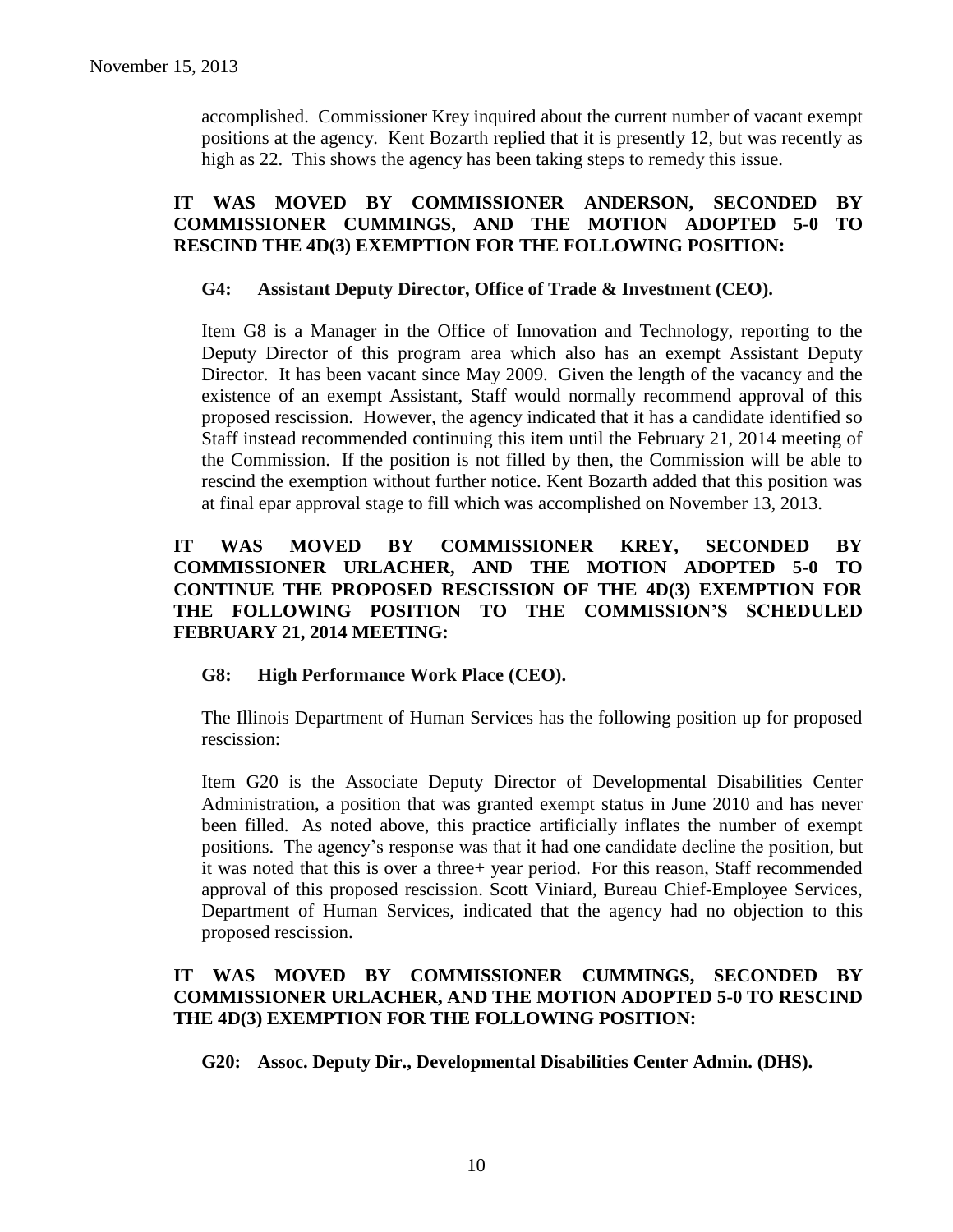The Illinois Department of Juvenile Justice has the following positions up for proposed rescission:

G23, G24, and G25 are Assistant Warden positions at closed juvenile detention centers. The agency is seeking to postpone the rescission of these exemptions – until at least January – since the facilities are still under the custody and control of Juvenile Justice. It is waiting to hear back from Central Management Services as to when they will be transferred to that agency. However, that does not appear relevant to whether the positions qualify for a principal policy exemption; after all, the facilities are closed and the positions are vacant. In addition, the Department of Corrections agreed to four rescissions related to the closure of Tamms and Dwight without waiting, from Executive Director Stralka's best information, for the facilities to be transferred to Central Management Services. Finally, the Commission's action today would not abolish the positions but simply change their exempt status. The agency can still maintain the positions and if it needed to make exempt appointments, could simply seek reinstatement of the exemptions from the Commission. Nevertheless, Staff suggested that the Commission could approve the proposed rescissions today with an effective date of February 21, 2014. The agency indicated it would have no objection to that deferred effective date so that was the Staff recommendation. Commissioner Krey indicated that she did not see any need for a future prospective date and would prefer to proceed with their rescission today.

# **IT WAS MOVED BY COMMISSIONER KREY, SECONDED BY COMMISSIONER CUMMINGS, AND THE MOTION ADOPTED 5-0 TO RESCIND THE 4D(3) EXEMPTION FOR THE FOLLOWING POSITIONS:**

- **G23: Assistant Warden Programs-Murphysboro (DJJ)**
- **G24: Assistant Warden Programs-Joliet (DJJ) and**
- **G25: Assistant Warden Operations-Joliet (DJJ).**

Item G28 is a Regional Health Officer at the Illinois Department of Public Health, a position that has been vacant since April 2011. The agency has seven such positions statewide, and this one is located in Rockford. The agency indicated it is conducting interviews starting today so it was the Staff recommendation to continue this proposed rescission until the February 21, 2014 meeting of the Commission. Siobhan Johnson, Deputy Director of Human Resources, Department of Public Health, added that the agency has identified a candidate for this position.

**IT WAS MOVED BY COMMISSIONER KREY, SECONDED BY COMMISSIONER URLACHER, AND THE MOTION ADOPTED 5-0 TO CONTINUE THE PROPOSED RESCISSION OF THE 4D(3) EXEMPTION FOR THE FOLLOWING POSITION TO THE COMMISSION'S SCHEDULED FEBRUARY 21, 2014 MEETING:**

**G28: Regional Health Officer – Rockford (DPH).**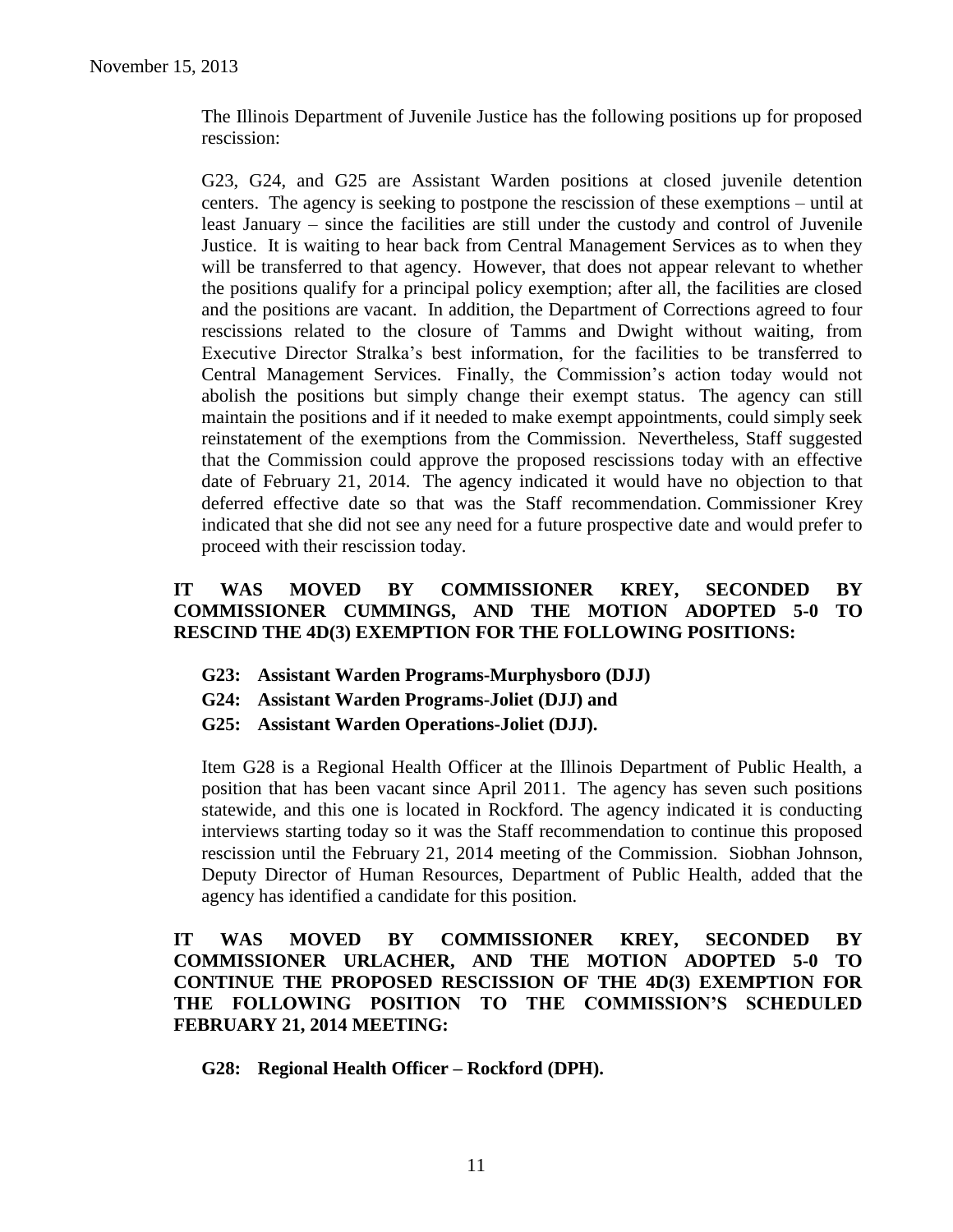Item G35 is the Fire Safety Compliance Manager at the Office of the State Fire Marshal, a position that was granted exemption in December 2007. It has principal policy responsibility as the statewide program director for several fire safety compliance programs under several fire safety Acts, though it was noted that one of its supporting programs was repealed in 2011. Having principal programmatic responsibility for legislation of this nature has historically been sufficient to support a Section 4d(3) exemption. This is the only position on the agenda that is occupied and was included because the employee is presently working part time and, upon information and belief, has been doing so since hired in 2009. A review of 50+ years of Commission minutes has not indicated any other position being granted a principal policy exemption that was other than a full-time position. The issue for the Commission to determine is whether it is acceptable for a parttime position to receive a principal policy exemption. It must also be noted that this position is in a bargaining unit and it is unknown whether the agency is seeking its exclusion.

Jodi Schrage, Manager, Office of the State Fire Marshal, noted that the position has been excluded from its collective bargaining unit. Elizabeth Whitehorn opined that she reviewed the Personnel Code and noted that Section 4d(3) simply refers to "positions." It is within the agency's discretion to fill its positions with full-time or part-time employees. It is then up to the agency to ensure that its employees are fulfilling the duties of the position. Commissioner Cummings inquired as to how long the current incumbent has been in the position. Jodi Schrage replied since 2009, noting that he has been fulfilling the enforcement duties as set forth in the position description. She also confirmed that the position was vacant for two years after its approval before it was filled.

Commissioner Krey inquired whether it would be possible to find out if exempt positions are being utilized on a full-time or part-time basis. Executive Director Stralka suggested he could make that part of his standard inquiry for exemption requests going forward. Elizabeth Whitehorn indicated that such an inquiry was outside the scope of the Commission's review because the propriety of an exemption does not include an analysis of whether the position is part time or full time under the Personnel Code. Commissioner Cummings inquired as to who made the determination that this should be a part-time position. Jodi Schrage indicated it was the State Fire Marshal at the time, though she added the workload is such that it may have to go to full-time in the near future. Commissioner Krey observed that the present exemption might lead to agencies requesting exemptions for part-time positions in the future. Chairman FitzGerald suggested that Staff should incorporate a part-time/full-time inquiry into its exemption analysis. He also suggested that this matter be continued to the May 16, 2014 meeting of the Commission to allow Staff to meet with the Office of the State Fire Marshal regarding this particular position as well as prepare a report on the issue of approving principal policy exemptions for part-time positions that is to include a recommendation to the Commission. Commissioner Cummings asked that the Commission Staff request a list of policy decisions made by the position holder.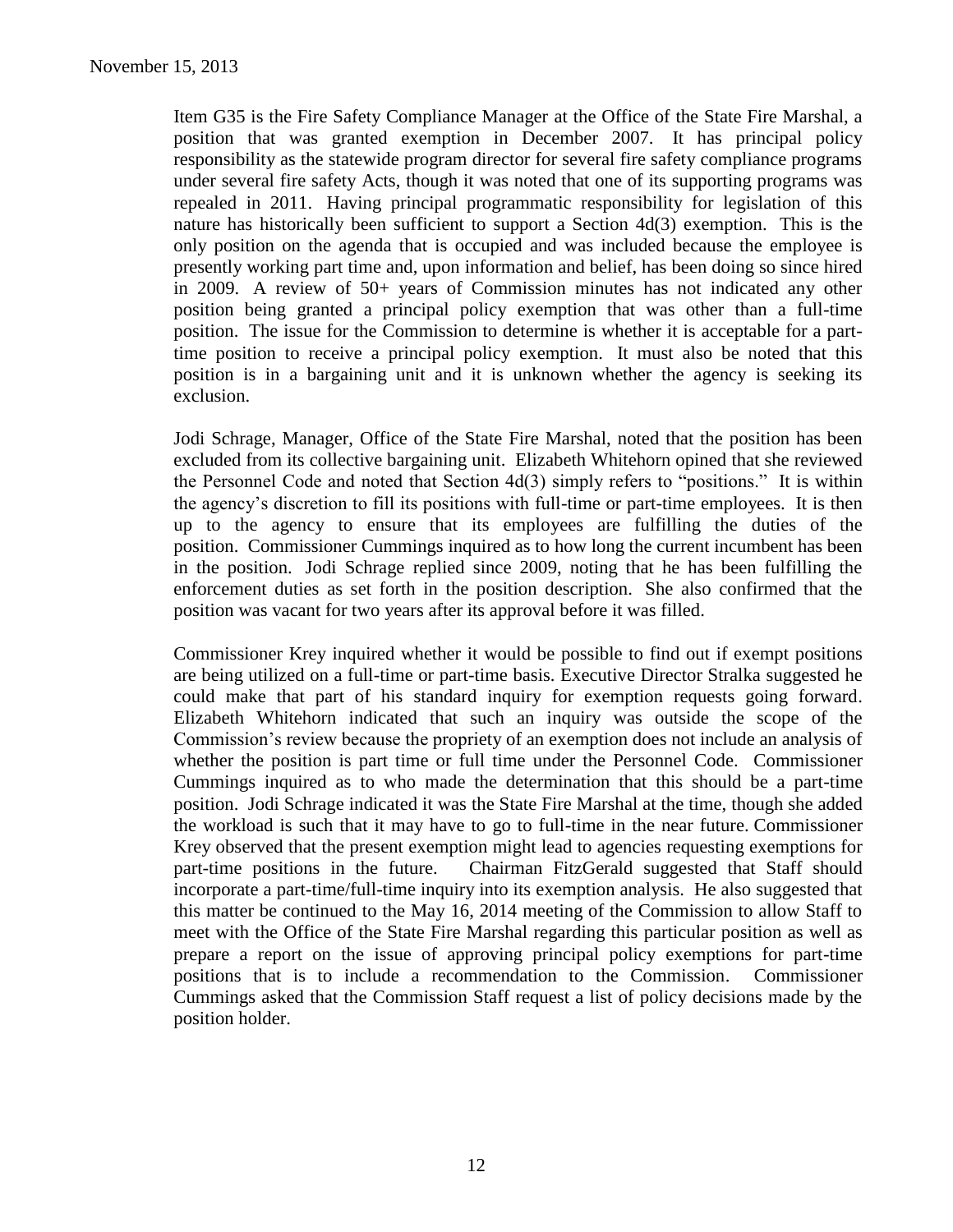# **IT WAS MOVED BY COMMISSIONER KREY, SECONDED BY COMMISSIONER CUMMINGS, AND THE MOTION ADOPTED 5-0 TO CONTINUE THE PROPOSED RESCISSION OF THE 4D(3) EXEMPTION FOR THE FOLLOWING POSITION TO THE COMMISSION'S SCHEDULED MAY 16, 2014 MEETING:**

# **G35: Fire Safety Compliance Manager (SFM).**

|  |  | The following 4d(3) exemptions were rescinded on November 15, 2013: |  |  |  |
|--|--|---------------------------------------------------------------------|--|--|--|
|--|--|---------------------------------------------------------------------|--|--|--|

| <b>Item</b>     | <b>Position Number</b> | Agency      | <b>Functional Title</b>                                                       |  |
|-----------------|------------------------|-------------|-------------------------------------------------------------------------------|--|
| G <sub>1</sub>  | 40070-16-07-100-00-01  | <b>CFS</b>  | <b>Chief Labor Relations Administrator</b>                                    |  |
| G2              | 37015-42-00-000-01-01  | <b>CEO</b>  | Legislative Liaison for International Trade<br>Office                         |  |
| G <sub>3</sub>  | 37015-42-00-230-00-01  | <b>CEO</b>  | Legislative Liaison                                                           |  |
| G4              | 40070-42-00-090-05-01  | <b>CEO</b>  | Assistant Deputy Director, Office of Trade<br>and Investment                  |  |
| G10             | 40070-29-20-212-10-01  | <b>DOC</b>  | Assistant Supervisor, West Side ATC                                           |  |
| G13             | 40070-29-60-200-00-01  | <b>DOC</b>  | AWP-Tamms                                                                     |  |
| G14             | 40070-29-60-300-00-01  | <b>DOC</b>  | AWO-Tamms                                                                     |  |
| G15             | 40070-29-84-200-00-01  | <b>DOC</b>  | AWP-Dwight                                                                    |  |
| G16             | 40070-29-84-300-00-01  | <b>DOC</b>  | AWO-Dwight                                                                    |  |
| G19             | 40070-10-41-200-00-20  | <b>DHS</b>  | Superintendent of Schools, Division of<br><b>Rehabilitation Services</b>      |  |
| G20             | 40070-10-66-200-10-01  | <b>DHS</b>  | <b>Associate Deputy Director, Developmental</b><br>Disabilities Center Admin. |  |
| G23             | 40070-27-16-200-00-01  | <b>DJJ</b>  | Assistant Warden Programs-Murphysboro                                         |  |
| G24             | 40070-27-35-200-00-01  | <b>DJJ</b>  | <b>Assistant Warden Programs-Joliet</b>                                       |  |
| G <sub>25</sub> | 40070-27-35-300-00-01  | <b>DJJ</b>  | <b>Assistant Warden Operations-Joliet</b>                                     |  |
| G26             | 40070-45-00-600-00-01  | Lottery     | Director of Product Development                                               |  |
| G33             | 40070-50-04-000-00-01  | <b>SPAC</b> | <b>Executive Director</b>                                                     |  |
| G34             | 40070-50-04-000-01-01  | <b>SPAC</b> | Senior Policy Advisor                                                         |  |
| G36             | 40070-21-00-000-00-02  | <b>ISP</b>  | Chief Public Safety Policy Advisor                                            |  |
| G37             | 40070-21-00-040-00-01  | <b>ISP</b>  | <b>Chief of Staff</b>                                                         |  |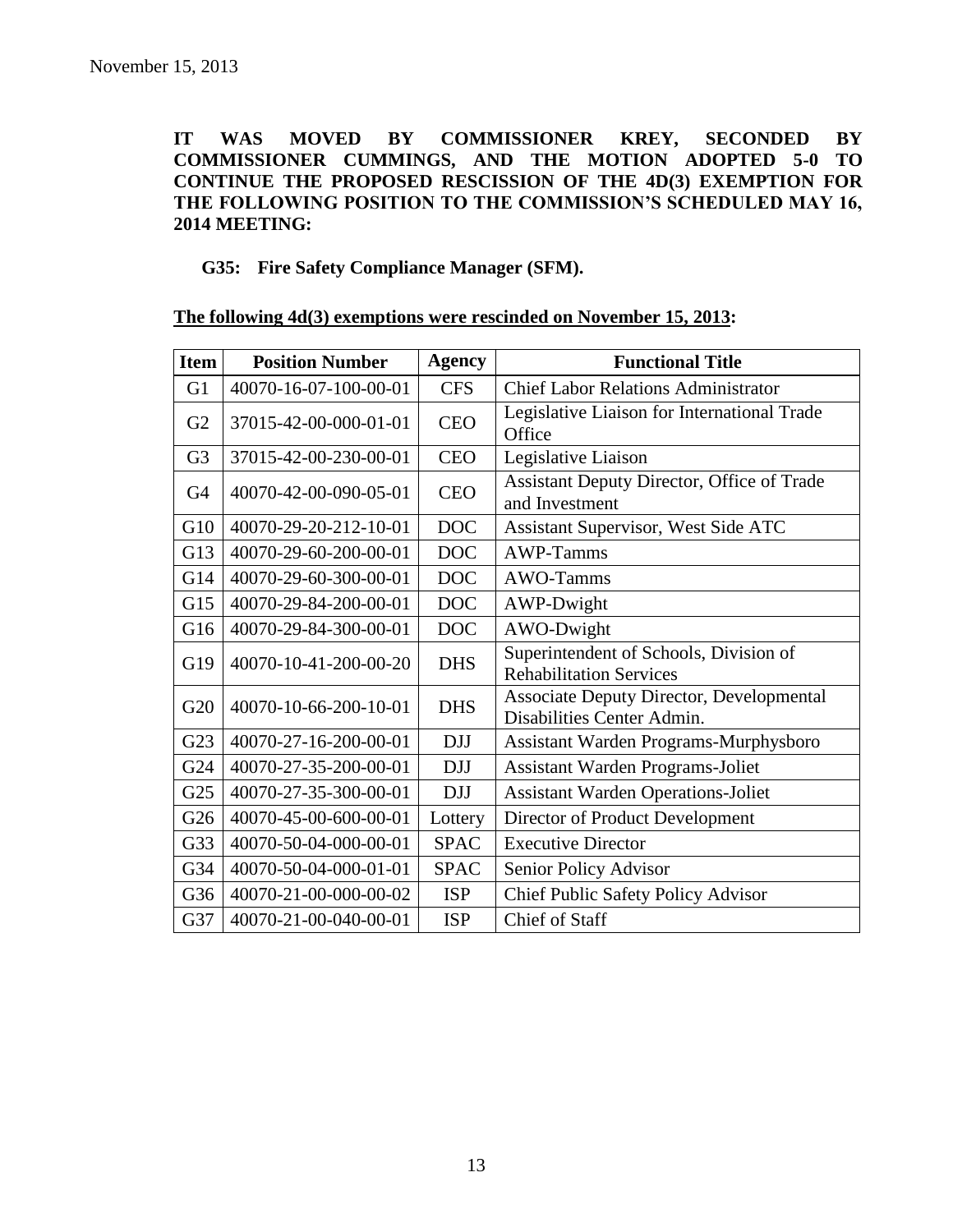| <b>Item</b>    | <b>Position Number</b> | Agency     | <b>Functional Title</b>                                                          |
|----------------|------------------------|------------|----------------------------------------------------------------------------------|
| G <sub>5</sub> | 40070-42-00-200-00-01  | <b>CEO</b> | Chief Legislative Liaison                                                        |
| G <sub>6</sub> | 40070-42-00-310-00-01  | <b>CEO</b> | <b>Chief Budget Officer</b>                                                      |
| G7             | 40070-42-00-700-00-01  | <b>CEO</b> | <b>Entrepreneurial/Small Business Programs</b>                                   |
| G9             | 40070-42-10-200-00-01  | <b>CEO</b> | <b>Regional Manager (Northwest)</b>                                              |
| G11            | 40070-29-55-300-00-01  | <b>DOC</b> | <b>AWO-Illinois River</b>                                                        |
| G12            | 40070-29-56-300-00-01  | <b>DOC</b> | AWO-Taylorville                                                                  |
| G17            | 40070-29-85-300-00-01  | <b>DOC</b> | AWO-Pontiac                                                                      |
| G18            | 40070-29-92-200-00-01  | <b>DOC</b> | AWP-Centralia                                                                    |
| G21            | 40070-10-82-000-00-01  | <b>DHS</b> | Regional Executive Director, Region 1 South                                      |
| G22            | 40070-10-90-333-00-01  | <b>DHS</b> | Associate Director, Office of Community and<br><b>Positive Youth Development</b> |
| G27            | 40070-20-04-000-00-81  | <b>DPH</b> | Dep. Director of Office of Men's Health                                          |
| G29            | 40070-20-06-205-00-51  | <b>DPH</b> | Regional Health Officer - Marion                                                 |
| G30            | 40070-20-09-200-00-01  | <b>DPH</b> | Div. Chief, Disaster Planning and Readiness                                      |
| G31            | 40070-20-51-000-00-01  | <b>DPH</b> | Division Chief, Infectious Diseases                                              |
| G32            | 40070-25-45-000-00-01  | <b>DOR</b> | <b>Human Resources Director</b>                                                  |

**The following 4d(3) exemption rescissions were denied on November 15, 2013:**

# **The following 4d(3) exemption rescissions were continued to February 21, 2014:**

| Item | Position #                   | Agency     | <b>Functional Title</b>            |
|------|------------------------------|------------|------------------------------------|
| G8   | 40070-42-00-740-00-01        | <b>CEO</b> | <b>High Performance Work Place</b> |
|      | G28 $ 40070-20-06-201-00-11$ | <b>DPH</b> | Regional Health Officer - Rockford |

# **The following 4d(3) exemption rescission was continued to May 16, 2014:**

| Item | Position # | Agency | <b>Functional Title</b>                                                                  |
|------|------------|--------|------------------------------------------------------------------------------------------|
|      |            |        | $\mid$ G35 $\mid$ 37015-50-50-100-00-16 $\mid$ SFM $\mid$ Fire Safety Compliance Manager |

#### VI. CLASS SPECIFICATIONS

The following class titles were submitted for creation and revision by the Director of the Illinois Department of Central Management Services:

Corrections Nurse Trainee (create) Corrections Nurse I (revise)

Assistant Executive Director Barris asked John Logsdon, Illinois Department of Central Management Services-Technical Services, why there were two entries on the CMS 112 form for the Correction Nurse I revision and if there were some positions under collective bargaining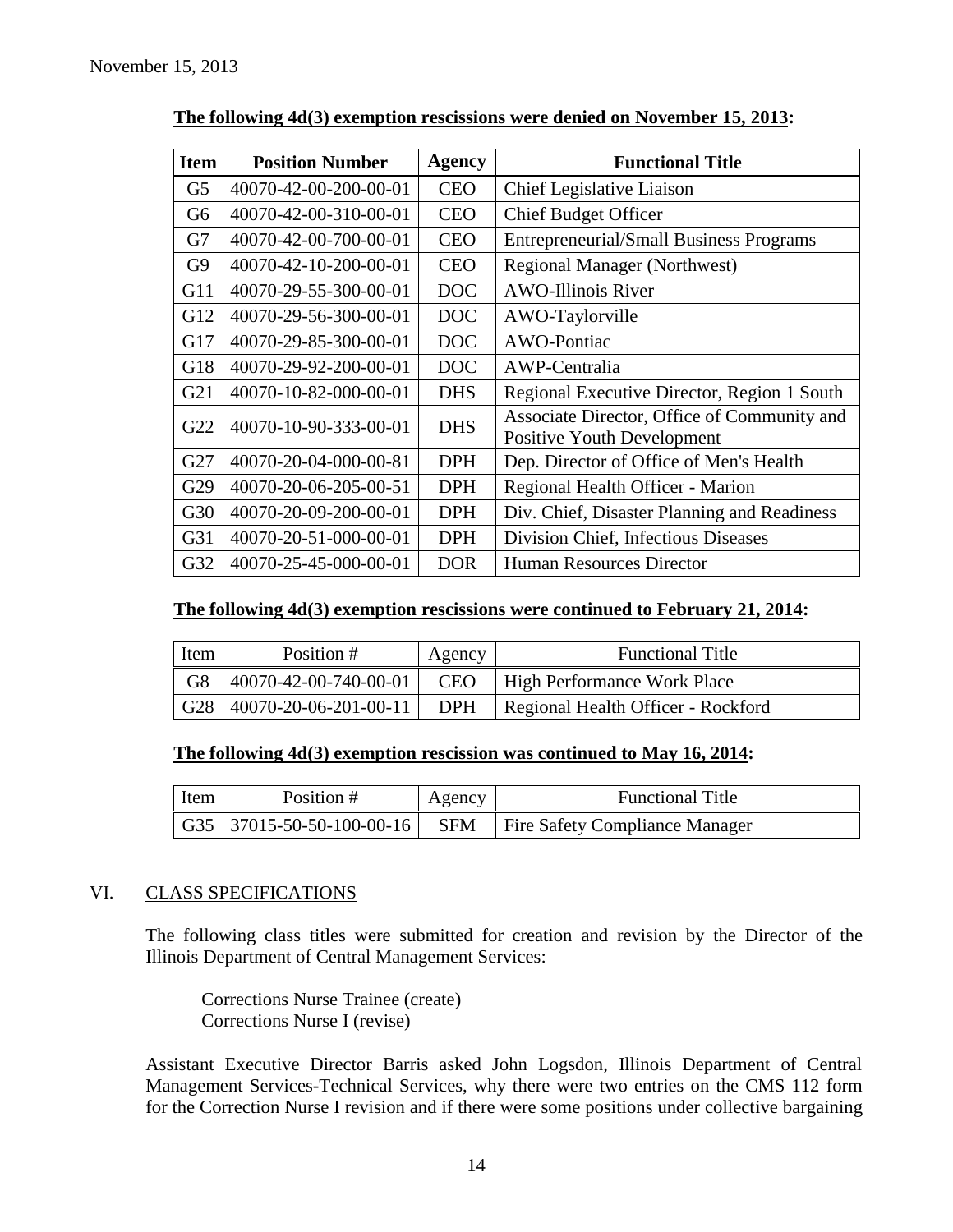while others were not. Logsdon explained that a collective bargaining agreement covered some positions and that the compensation remained the same for the Corrections Nurse I and this is reflected as MS 20 on the form.

# **IT WAS MOVED BY COMMISSIONER CUMMINGS, SECONDED BY COMMISSIONER ANDERSON TO APPROVE THE CREATION AND REVISION OF THE FOLLOWING CLASS TITLES TO BE EFFECTIVE ON DECEMBER 1, 2013.**

**Corrections Nurse Trainee (create) and Corrections Nurse I (revise).**

**IT WAS MOVED BY COMMISSIONER KREY, SECONDED BY COMMISSIONER URLACHER, AND THE MOTION ADOPTED 5-0 TO DISAPPROVE ANY CLASS SPECIFICATIONS RECEIVED BY THE COMMISSION NOT CONTAINED IN THIS REPORT TO ALLOW ADEQUATE STUDY.** 

#### VII. MOTION TO CLOSE A PORTION OF THE MEETING

**IT WAS MOVED BY COMMISSIONER CUMMINGS, SECONDED BY COMMISSIONER KREY, AND BY ROLL CALL VOTE THE MOTION ADOPTED 5- 0 TO CLOSE A PORTION OF THE MEETING PURSUANT TO SUBSECTIONS 2(c)(1), 2(c)(4), AND 2(c)(11) OF THE OPEN MEETINGS ACT.**

| <b>FITZGERALD YES</b> |       | <b>ANDERSON</b> | YES.       |
|-----------------------|-------|-----------------|------------|
| <b>CUMMINGS YES</b>   |       | <b>KREY</b>     | <b>YES</b> |
| URLACHER              | - YES |                 |            |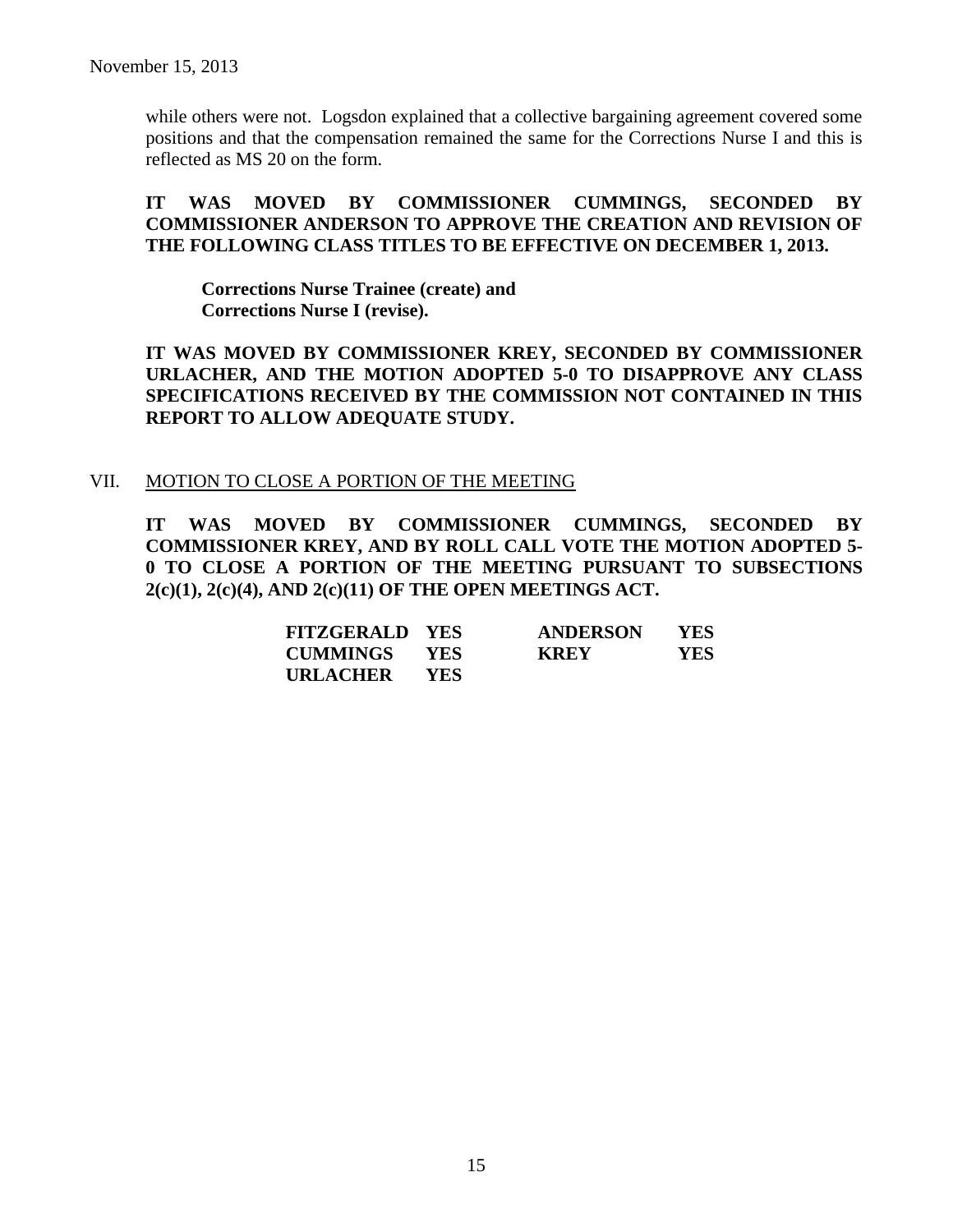#### VIII. RECONVENE THE OPEN MEETING

Upon due and proper notice the regular open meeting of the Illinois Civil Service Commission was reconvened at 607 East Adams Street, Suite 801, Springfield, Illinois at 2:00 p.m.

#### PRESENT

Chairman Garrett P. FitzGerald (by telephone); James B. Anderson, Anita M. Cummings, Susan Moylan Krey, and Casey Urlacher, Commissioners; Daniel Stralka, Executive Director; and Andrew Barris, Assistant Executive Director.

#### IX. NON-MERIT APPOINTMENT REPORT

The Personnel Code permits non-merit appointments for a limited period of time, i.e., emergency appointments shall not exceed 60 days and shall not be renewed, and positions shall not be filled on a temporary or provisional basis for more than six months out of any twelve-month period. Consecutive non-merit appointments are not violative of the Code; however, they do present a possible evasion of merit principles and should be monitored.

| <b>Agency</b>                         | 9/30/13 | $10/31/13$ 10/31/12 |
|---------------------------------------|---------|---------------------|
| Aging                                 |         |                     |
| Agriculture                           |         |                     |
| <b>Children and Family Services</b>   |         |                     |
| <b>Healthcare and Family Services</b> |         |                     |
| <b>Historic Preservation Agency</b>   | 11      |                     |
| <b>Human Services</b>                 |         |                     |
| <b>Natural Resources</b>              | 10      |                     |
| Revenue                               | 3       |                     |
| Transportation                        |         |                     |
| Veterans' Affairs                     |         |                     |
| <b>Totals</b>                         | 32      |                     |

#### X. PUBLICLY ANNOUNCED DECISIONS RESULTING FROM APPEAL

#### **DA-1-14**

| Employee    | Shanquwil D. Jones    | <b>Appeal Date</b>   | 07/09/13                    |
|-------------|-----------------------|----------------------|-----------------------------|
| Agency      | <b>Human Services</b> | <b>Decision Date</b> | 11/01/13                    |
| Appeal Type | Discharge             | Proposal for         | Charges are proven and      |
| <b>ALJ</b>  | Daniel Stralka        | Decision             | warrant a 60-day suspension |
|             |                       |                      | plus duration of suspension |
|             |                       |                      | pending discharge.          |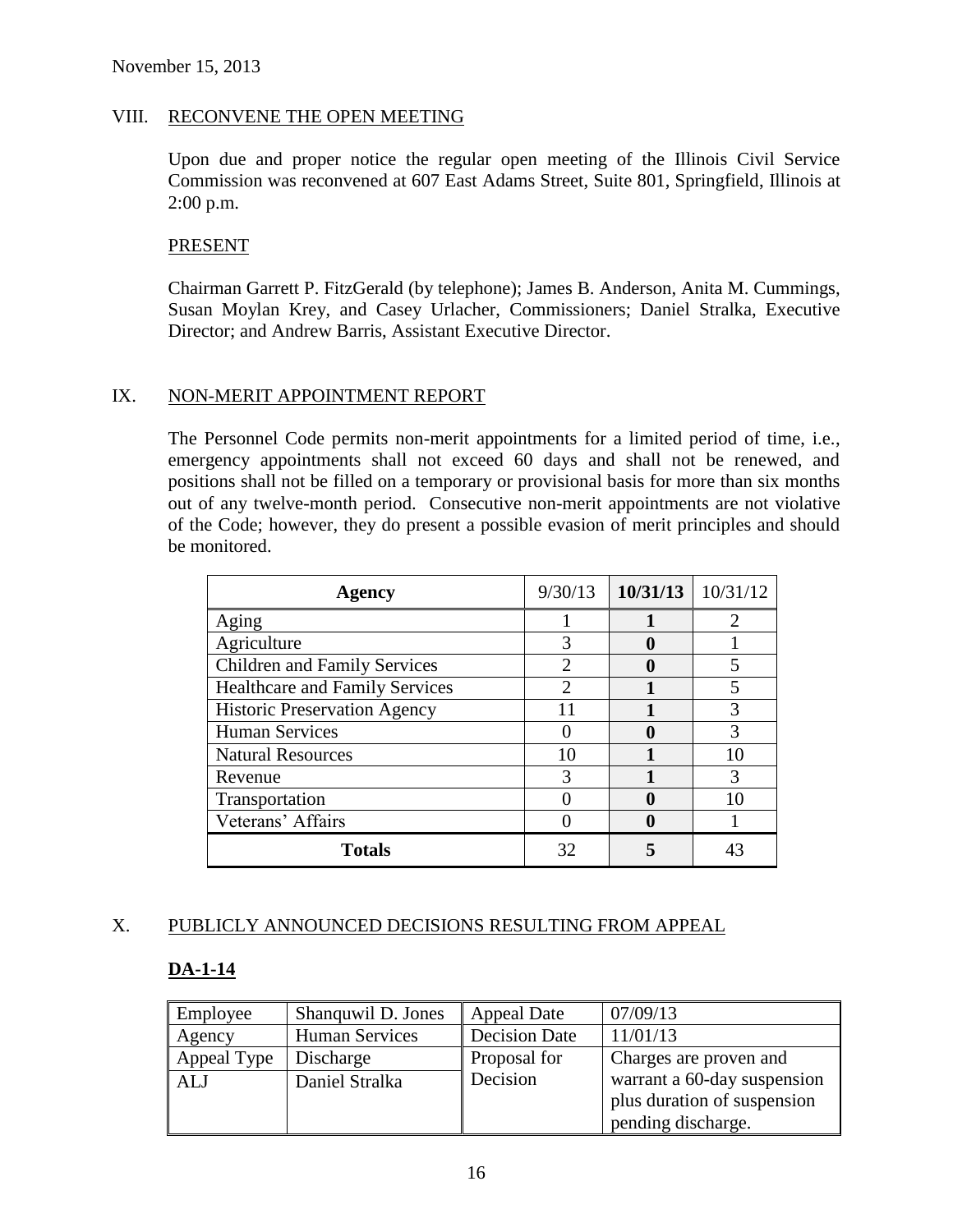**IT WAS MOVED BY COMMISSIONER CUMMINGS, SECONDED BY COMMISSIONER ANDERSON, AND BY ROLL CALL VOTE OF 5-0 THE MOTION ADOPTED TO AFFIRM AND ADOPT THE ADMINISTRATIVE LAW JUDGE'S PROPOSAL THAT THE WRITTEN CHARGES FOR DISCHARGE HAVE BEEN PROVEN AND WARRANT A 60-DAY SUSPENSION PLUS THE DURATION OF HIS SUSPENSION PENDING DISCHARGE FOR THE REASONS SET FORTH IN THE PROPOSAL FOR DECISION DATED NOVEMBER 1, 2013.**

| <b>FITZGERALD YES</b> |            | <b>ANDERSON</b> | <b>YES</b> |
|-----------------------|------------|-----------------|------------|
| <b>CUMMINGS YES</b>   |            | <b>KREY</b>     | <b>YES</b> |
| URLACHER              | <b>YES</b> |                 |            |

#### XI. APPEAL TERMINATED WITHOUT DECISION ON THE MERITS

#### **S-7-14**

| Employee | Nadine C. Porebski    | Appeal Date   | 10/17/13                      |
|----------|-----------------------|---------------|-------------------------------|
| Agency   | Illinois State Police | Decision Date | 10/25/13                      |
| Type     | Suspension            | Proposal for  | Dismissed subject to approval |
| ALJ      | Daniel Stralka        | Decision      | of Commission; withdrawn.     |

**IT WAS MOVED BY COMMISSIONER ANDERSON, SECONDED BY COMMISSIONER CUMMINGS, AND BY ROLL CALL VOTE OF 5-0 THE MOTION ADOPTED TO AFFIRM AND ADOPT THE ADMINISTRATIVE LAW JUDGE'S PROPOSAL FOR DECISION TO DISMISS THE APPEAL AS IT WAS WITHDRAWN.**

| <b>FITZGERALD YES</b> |            | <b>ANDERSON</b> | <b>YES</b> |
|-----------------------|------------|-----------------|------------|
| <b>CUMMINGS YES</b>   |            | <b>KREY</b>     | YES.       |
| <b>URLACHER</b>       | <b>YES</b> |                 |            |

#### XII. STAFF REPORT

Executive Director Daniel Stralka reported that:

- The Commission received the draft Compliance Audit Report for the period ending June 30, 2013. It did not contain any material findings.
- The State and University Employees Combined Appeal (SECA) campaign ended November 1 but contributions will be accepted through the end of November.
- HB3697 was referred to the Rules Committee on October 22, 2013.